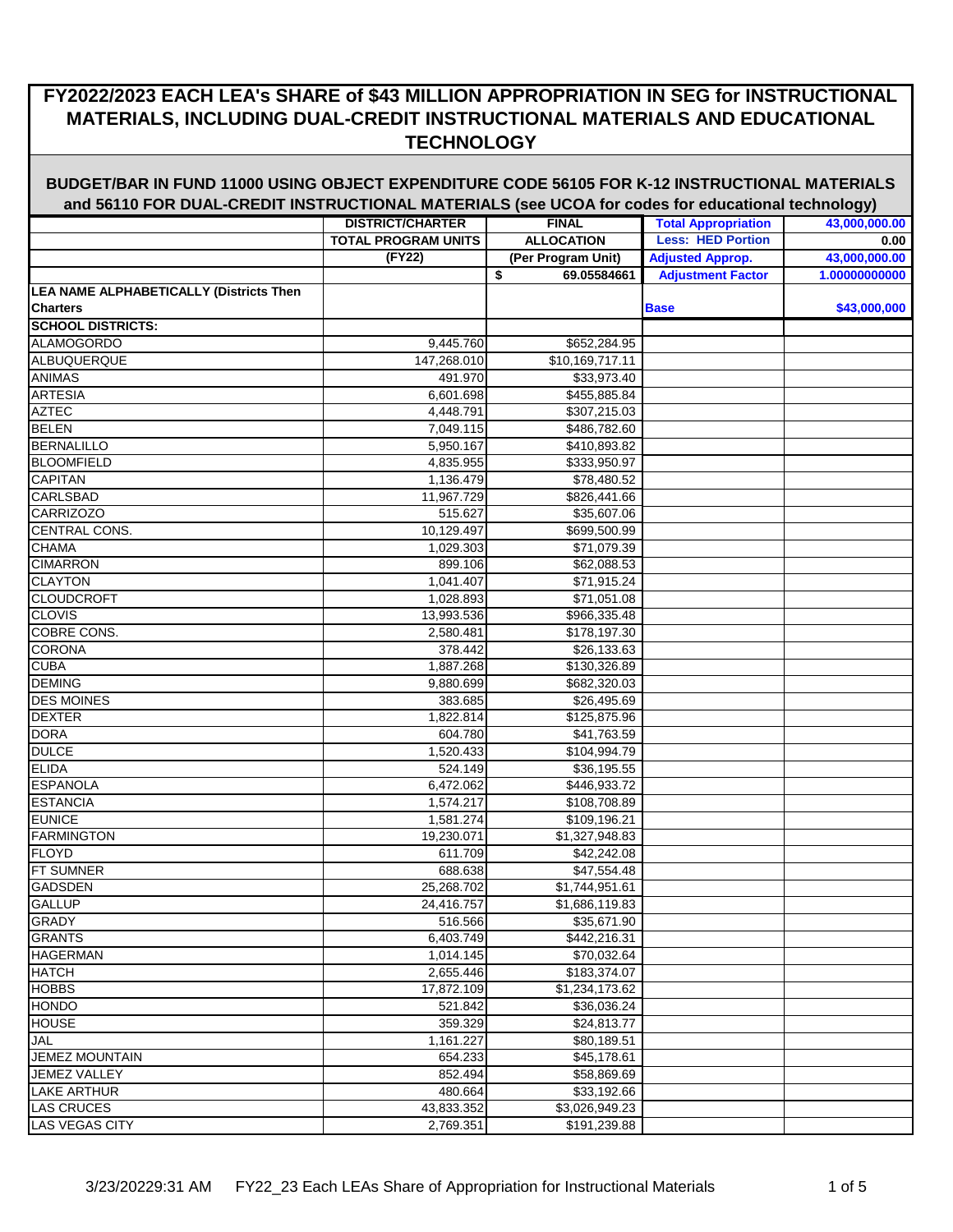|                                         | <b>DISTRICT/CHARTER</b>    | <b>FINAL</b>       | <b>Total Appropriation</b> | <u>JJI</u><br>43,000,000.00 |
|-----------------------------------------|----------------------------|--------------------|----------------------------|-----------------------------|
|                                         | <b>TOTAL PROGRAM UNITS</b> | <b>ALLOCATION</b>  | <b>Less: HED Portion</b>   | 0.00                        |
|                                         | (FY22)                     | (Per Program Unit) | <b>Adjusted Approp.</b>    | 43,000,000.00               |
|                                         |                            | \$<br>69.05584661  | <b>Adjustment Factor</b>   | 1.00000000000               |
| LEA NAME ALPHABETICALLY (Districts Then |                            |                    |                            |                             |
| <b>Charters</b>                         |                            |                    | <b>Base</b>                | \$43,000,000                |
| LOGAN                                   | 761.611                    | \$52,593.69        |                            |                             |
| <b>LORDSBURG</b>                        | 1,120.122                  | \$77,350.97        |                            |                             |
| <b>LOS ALAMOS</b>                       | 6,600.592                  | \$455,809.47       |                            |                             |
| LOS LUNAS                               | 14,291.201                 | \$986,890.98       |                            |                             |
| LOVING                                  | 1,381.923                  | \$95,429.86        |                            |                             |
| LOVINGTON                               | 7,047.151                  | \$486,646.98       |                            |                             |
| <b>MAGDALENA</b>                        | 857.045                    | \$59,183.97        |                            |                             |
| MAXWELL                                 | 453.295                    | \$31,302.67        |                            |                             |
| <b>MELROSE</b>                          | 668.239                    | \$46,145.81        |                            |                             |
| <b>MESA VISTA</b>                       | 733.827                    | \$50,675.04        |                            |                             |
| <b>MORA</b>                             | 1,061.728                  | \$73,318.53        |                            |                             |
| MORIARTY-EDGEWOOD                       | 4,220.052                  | \$291,419.26       |                            |                             |
| <b>MOSQUERO</b>                         | 401.417                    | \$27,720.19        |                            |                             |
| <b>MOUNTAINAIR</b>                      | 701.333                    | \$48,431.14        |                            |                             |
| <b>PECOS</b>                            | 1,164.852                  | \$80,439.84        |                            |                             |
| <b>PENASCO</b>                          | 862.091                    | \$59,532.42        |                            |                             |
| <b>POJOAQUE</b>                         | 3,122.897                  | \$215,654.30       |                            |                             |
| <b>PORTALES</b>                         | 5,103.482                  | \$352,425.27       |                            |                             |
| QUEMADO                                 | 542.238                    | \$37,444.70        |                            |                             |
| <b>QUESTA</b>                           | 838.730                    | \$57,919.21        |                            |                             |
| <b>RATON</b>                            | 1,690.921                  | \$116,767.98       |                            |                             |
| <b>RESERVE</b>                          | 454.956                    | \$31,417.37        |                            |                             |
| <b>RIO RANCHO</b>                       | 31,323.593                 | \$2,163,077.23     |                            |                             |
| <b>ROSWELL</b>                          | 16,749.153                 | \$1,156,626.94     |                            |                             |
| <b>ROY</b>                              | 328.095                    | \$22,656.88        |                            |                             |
| <b>RUIDOSO</b>                          | 3,234.772                  | \$223,379.92       |                            |                             |
| <b>SAN JON</b>                          | 412.235                    | \$28,467.24        |                            |                             |
| <b>SANTA FE</b>                         | 22,594.699                 | \$1,560,296.07     |                            |                             |
| <b>SANTA ROSA</b>                       | 1,472.943                  | \$101,715.33       |                            |                             |
| <b>SILVER CITY</b>                      | 4,614.370                  | \$318,649.23       |                            |                             |
| <b>SOCORRO</b>                          | 2,823.385                  | \$194,971.24       |                            |                             |
| <b>SPRINGER</b>                         | 488.889                    | \$33,760.64        |                            |                             |
| <b>TAOS</b>                             | 4,140.039                  | \$285,893.90       |                            |                             |
| <b>TATUM</b>                            | 862.124                    | \$59,534.70        |                            |                             |
| <b>TEXICO</b>                           | 1,201.504                  | \$82,970.88        |                            |                             |
| TRUTH OR CONS.                          | 2,527.891                  | \$174,565.65       |                            |                             |
| <b>TUCUMCARI</b>                        | 1,881.938                  | \$129,958.82       |                            |                             |
| <b>TULAROSA</b>                         | 1,971.032                  | \$136,111.28       |                            |                             |
| VAUGHN                                  | 341.792                    | \$23,602.74        |                            |                             |
| <b>WAGON MOUND</b>                      | 390.351                    | \$26,956.02        |                            |                             |
| <b>WEST LAS VEGAS</b>                   | 3,030.339                  | \$209,262.63       |                            |                             |
| ZUNI                                    | 2,705.400                  | \$186,823.69       |                            |                             |
| <b>TOTAL SCHOOL DISTRICTS</b>           | 563,527.978                | \$38,914,901.56    |                            |                             |
|                                         |                            |                    |                            |                             |
|                                         |                            |                    |                            |                             |
| <b>CHARTER SCHOOLS:</b>                 |                            |                    |                            |                             |
| 21st CENTURY PUBLIC ACADEMY             | 644.010                    | \$44,472.66        |                            |                             |
| ABQ CHARTER ACADEMY                     | 698.812                    | \$48,257.05        |                            |                             |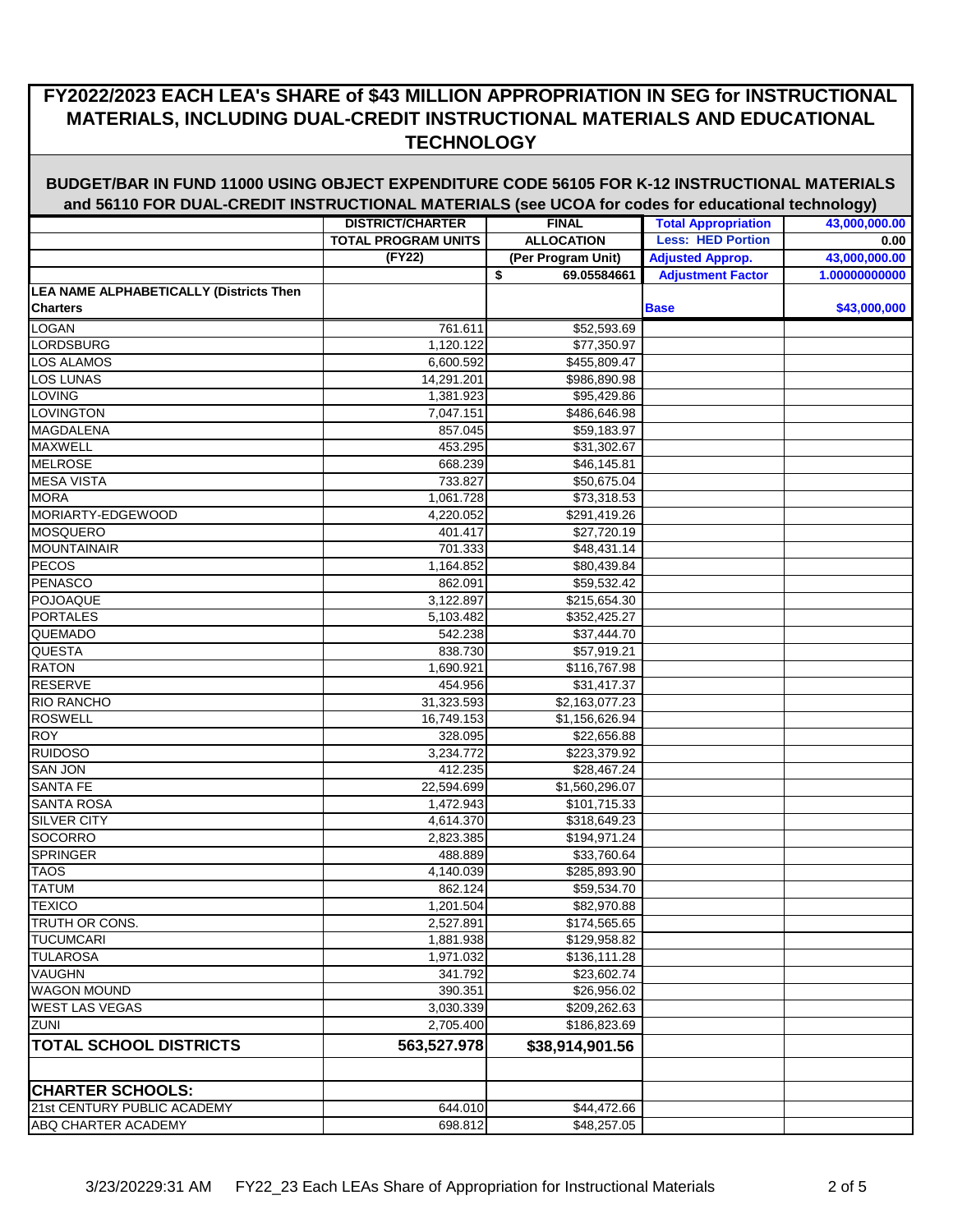|                                                | <b>DISTRICT/CHARTER</b>    | <b>FINAL</b>       | <b>Total Appropriation</b> | <u>. 977</u><br>43,000,000.00 |
|------------------------------------------------|----------------------------|--------------------|----------------------------|-------------------------------|
|                                                | <b>TOTAL PROGRAM UNITS</b> | <b>ALLOCATION</b>  | <b>Less: HED Portion</b>   | 0.00                          |
|                                                | (FY22)                     | (Per Program Unit) | <b>Adjusted Approp.</b>    | 43,000,000.00                 |
|                                                |                            | \$<br>69.05584661  | <b>Adjustment Factor</b>   | 1.00000000000                 |
| <b>LEA NAME ALPHABETICALLY (Districts Then</b> |                            |                    |                            |                               |
| <b>Charters</b>                                |                            |                    | <b>Base</b>                | \$43,000,000                  |
| ABQ SCHOOL OF EXCELLENCE                       | 1,384.183                  | \$95,585.93        |                            |                               |
| ABQ SIGN LANGUAGE ACADEMY                      | 537.924                    | \$37,146.80        |                            |                               |
| ACADEMY FOR TECHNOLOGY & CLASSICS              | 708.220                    | \$48,906.73        |                            |                               |
| ACE LEADERSHIP HIGH SCHOOL                     | 481.230                    | \$33,231.75        |                            |                               |
| ACES TECHNICAL CHARTER SCHOOL                  | 174.446                    | \$12,046.52        |                            |                               |
| ALBUQUERQUE BILINGUAL ACADEMY                  | 766.792                    | \$52,951.47        |                            |                               |
| ALBUQUERQUE COLLEGIATE CHARTER SCHOO           | 274.765                    | \$18,974.13        |                            |                               |
| ALBUQUERQUE INSTITUTE OF MATH & SCIENCE        | 774.712                    | \$53,498.39        |                            |                               |
| ALDO LEOPOLD CHARTER                           | 400.445                    | \$27,653.07        |                            |                               |
| ALICE KING COMMUNITY SCHOOL                    | 890.957                    | \$61,525.79        |                            |                               |
| <b>ALMA D'ARTE CHARTER</b>                     | 313.933                    | \$21,678.91        |                            |                               |
| ALTURA PREPARATORY SCHOOL                      | 317.110                    | \$21,898.30        |                            |                               |
| AMY BIEHL CHARTER HIGH SCHOOL                  | 671.505                    | \$46,371.35        |                            |                               |
| <b>ANANSI CHARTER SCHOOL</b>                   | 386.702                    | \$26,704.03        |                            |                               |
| CESAR CHAVEZ COMMUNITY SCHOOL                  | 447.213                    | \$30,882.67        |                            |                               |
| CHRISTINE DUNCAN HERITAGE ACADEMY              | 747.077                    | \$51,590.03        |                            |                               |
| <b>CIEN AGUAS INTERNATIONAL</b>                | 822.466                    | \$56,796.09        |                            |                               |
| <b>CORAL COMMUNITY CHARTER</b>                 | 355.410                    | \$24,543.14        |                            |                               |
| <b>CORRALES INTERNATIONAL</b>                  | 527.566                    | \$36,431.52        |                            |                               |
| COTTONWOOD CLASSICAL PREP                      | 1,299.207                  | \$89,717.84        |                            |                               |
| COTTONWOOD VALLEY CHARTER                      | 346.208                    | \$23,907.69        |                            |                               |
| <b>DEAP</b>                                    | 105.366                    | \$7,276.14         |                            |                               |
| <b>DEMING CESAR CHAVEZ</b>                     | 299.138                    | \$20,657.23        |                            |                               |
| DIGITAL ARTS AND TECHNOLOGY ACADEMY            | 639.038                    | \$44,129.31        |                            |                               |
| <b>DREAM DINE</b>                              | 100.906                    | \$6,968.15         |                            |                               |
| <b>EAST MOUNTAIN HIGH SCHOOL</b>               | 724.202                    | \$50,010.38        |                            |                               |
| EL CAMINO REAL ACADEMY                         | 541.070                    | \$37,364.05        |                            |                               |
| ESTANCIA VALLEY CLASSICAL ACADEMY              | 976.682                    | \$67,445.60        |                            |                               |
| <b>EXPLORE ACADEMY</b>                         | 1,808.278                  | \$124,872.17       |                            |                               |
| <b>IEXPLORE ACADEMY - LAS CRUCES</b>           | 171.887                    | \$11,869.80        |                            |                               |
| GILBERT L SENA CHARTER HS                      | 283.194                    | \$19,556.20        |                            |                               |
| <b>GORDON BERNELL CHARTER</b>                  | 444.496                    | \$30,695.05        |                            |                               |
| <b>HEALTH LEADERSHIP HIGH SCHOOL</b>           | 469.251                    | \$32,404.53        |                            |                               |
| <b>HORIZON ACADEMY WEST</b>                    | 686.724                    | \$47,422.31        |                            |                               |
| <b>HOZHO ACADEMY</b>                           | 848.441                    | \$58,589.81        |                            |                               |
| INTERNATIONAL SCHOOL AT MESA DEL SOL           | 589.753                    | \$40,725.89        |                            |                               |
| J PAUL TAYLOR ACADEMY                          | 339.142                    | \$23,419.74        |                            |                               |
| JEFFERSON MONTESSORI ACADEMY                   | 459.064                    | \$31,701.05        |                            |                               |
| LA ACADEMIA DE ESPERANZA                       | 669.635                    | \$46,242.21        |                            |                               |
| LA ACADEMIA DOLORES HUERTA                     | 158.547                    | \$10,948.60        |                            |                               |
| LA TIERRA MONTESSORI SCHOOL                    | 163.750                    | \$11,307.89        |                            |                               |
| <b>LAS MONTANAS CHARTER</b>                    | 369.287                    | \$25,501.43        |                            |                               |
| LOS PUENTES CHARTER                            | 314.838                    | \$21,741.40        |                            |                               |
| <b>MARK ARMIJO ACADEMY</b>                     | 491.424                    | \$33,935.70        |                            |                               |
| MCCURDY CHARTER SCHOOL                         | 890.779                    | \$61,513.50        |                            |                               |
| MEDIA ARTS COLLABORATIVE CHARTER               | 458.894                    | \$31,689.31        |                            |                               |
| MIDDLE COLLEGE HIGH SCHOOL                     | 331.090                    | \$22,863.70        |                            |                               |
| <b>MISSION ACHIEVEMENT AND SUCCESS</b>         | 3,349.759                  | \$231,320.44       |                            |                               |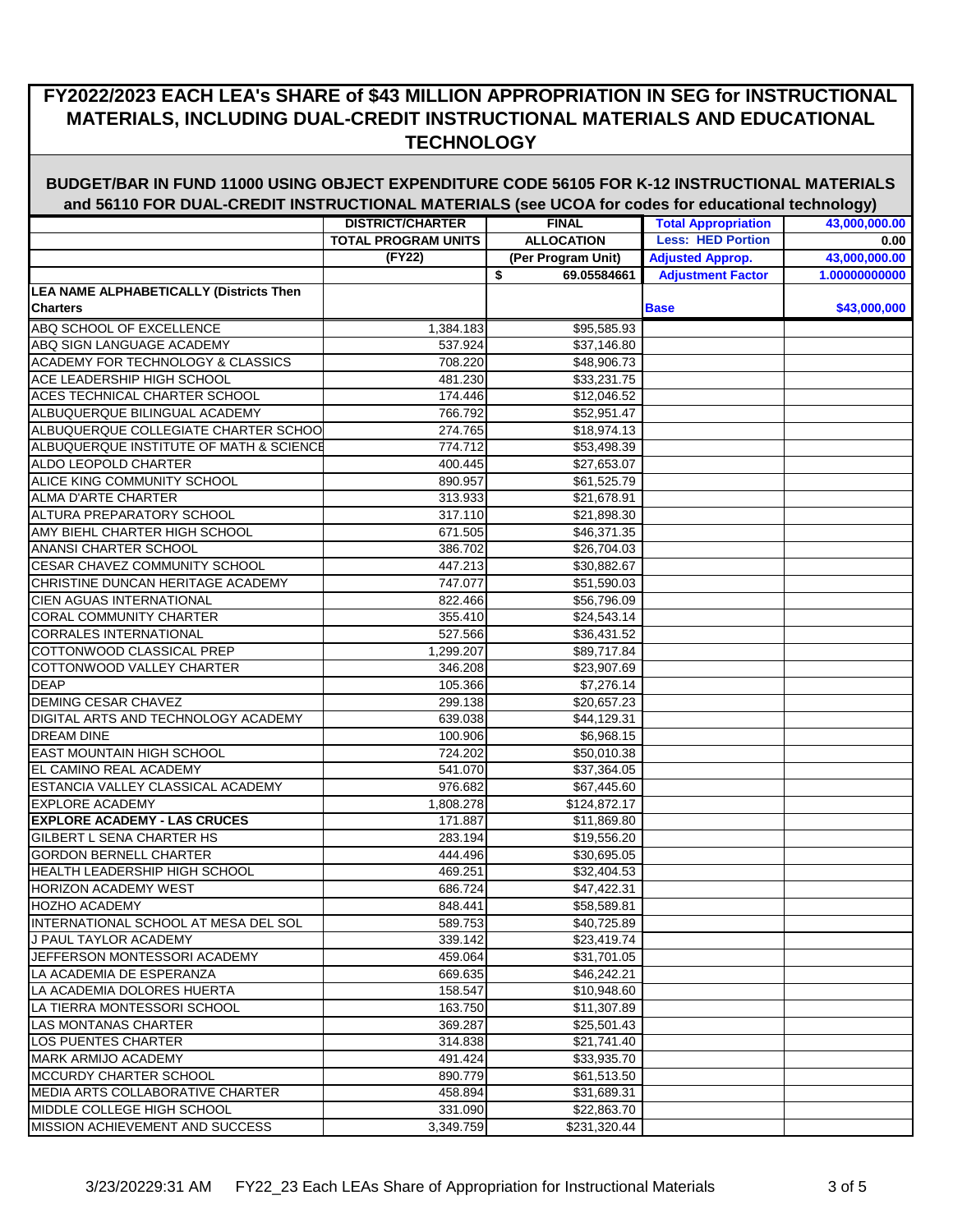|                                                | <b>DISTRICT/CHARTER</b>    | <b>FINAL</b>       | <b>Total Appropriation</b> | ,,,,,,,,,,<br>43,000,000.00 |
|------------------------------------------------|----------------------------|--------------------|----------------------------|-----------------------------|
|                                                | <b>TOTAL PROGRAM UNITS</b> | <b>ALLOCATION</b>  | <b>Less: HED Portion</b>   | 0.00                        |
|                                                | (FY22)                     | (Per Program Unit) | <b>Adjusted Approp.</b>    | 43,000,000.00               |
|                                                |                            | 69.05584661<br>\$  | <b>Adjustment Factor</b>   | 1.00000000000               |
| <b>LEA NAME ALPHABETICALLY (Districts Then</b> |                            |                    |                            |                             |
| <b>Charters</b>                                |                            |                    | <b>Base</b>                | \$43,000,000                |
| MONTE DEL SOL CHARTER                          | 715.917                    | \$49,438.25        |                            |                             |
| MONTESSORI ELEMENTARY SCHOOL                   | 655.109                    | \$45,239.11        |                            |                             |
| MONTESSORI OF THE RIO GRANDE                   | 417.226                    | \$28,811.89        |                            |                             |
| <b>MORENO VALLEY HIGH</b>                      | 201.461                    | \$13,912.06        |                            |                             |
| <b>MOSAIC ACADEMY CHARTER</b>                  | 341.321                    | \$23,570.21        |                            |                             |
| MOUNTAIN MAHOGANY COMMUNITY SCHOOL             | 409.472                    | \$28,276.44        |                            |                             |
| NATIVE AMERICAN COMMUNITY ACADEMY              | 950.940                    | \$65,667.97        |                            |                             |
| <b>NEW AMERICA SCHOOL</b>                      | 437.767                    | \$30,230.37        |                            |                             |
| NEW AMERICA SCHOOL - LAS CRUCES                | 369.310                    | \$25,503.01        |                            |                             |
| NEW MEXICO CONNECTIONS ACADEMY                 | 2,225.152                  | \$153,659.76       |                            |                             |
| <b>NEW MEXICO INTERNATIONAL SCHOOL</b>         | 738.161                    | \$50,974.33        |                            |                             |
| NM SCHOOL FOR THE ARTS                         | 566.163                    | \$39,096.87        |                            |                             |
| <b>NORTH VALLEY ACADEMY</b>                    | 793.180                    | \$54,773.72        |                            |                             |
| PECOS CONNECTIONS ACADEMY                      | 3,294.888                  | \$227,531.28       |                            |                             |
| PUBLIC ACADEMY FOR PERFORMING ARTS             | 760.560                    | \$52,521.11        |                            |                             |
| RAICES DEL SABER XINACHTLI COMMUNITY           | 213.992                    | \$14,777.40        |                            |                             |
| RED RIVER VALLEY CHARTER SCHOOL                | 194.769                    | \$13,449.94        |                            |                             |
| <b>RIO GALLINAS SCHOOL</b>                     | 213.279                    | \$14,728.16        |                            |                             |
| RIO GRANDE ACADEMY OF FINE ARTS (RioGAFA       | 278.518                    | \$19,233.30        |                            |                             |
| <b>ROBERT F. KENNEDY CHARTER</b>               | 808.995                    | \$55,865.83        |                            |                             |
| ROOTS & WINGS COMMUNITY                        | 137.884                    | \$9,521.70         |                            |                             |
| SAN DIEGO RIVERSIDE CHARTER                    | 207.141                    | \$14,304.30        |                            |                             |
| SANDOVAL ACADEMY OF BILINGUAL EDUCATIO         | 410.226                    | \$28,328.50        |                            |                             |
| <b>SCHOOL OF DREAMS ACADEMY</b>                | 1,068.727                  | \$73,801.85        |                            |                             |
| SIDNEY GUTIERREZ MIDDLE                        | 350.192                    | \$24,182.81        |                            |                             |
| SIEMBRA LEADERSHIP HIGH SCHOOL                 | 530.932                    | \$36,663.96        |                            |                             |
| SIX DIRECTIONS INDIGENOUS SCHOOL               | 178.569                    | \$12,331.23        |                            |                             |
| SOLARE COLLEGIATE CHARTER SCHOOL               | 525.249                    | \$36,271.51        |                            |                             |
| <b>SOUTH VALLEY ACADEMY</b>                    | 1,233.626                  | \$85,189.09        |                            |                             |
| <b>SOUTH VALLEY PREP</b>                       | 336.372                    | \$23,228.45        |                            |                             |
| SOUTHWEST PREPARATORY LEARNING CENTE           | 323.363                    | \$22,330.11        |                            |                             |
| SOUTHWEST SECONDARY LEARNING CENTER            | 333.786                    | \$23,049.87        |                            |                             |
| SW AERONAUTICS MATHEMATICS AND SCIENC          | 505.097                    | \$34,879.90        |                            |                             |
| <b>TAOS ACADEMY</b>                            | 654.193                    | \$45,175.85        |                            |                             |
| TAOS INTEGRATED SCHOOL OF ARTS                 | 376.695                    | \$26,012.99        |                            |                             |
| <b>TAOS INTERNATIONAL SCHOOL</b>               | 371.457                    | \$25,651.28        |                            |                             |
| TAOS MUNICIPAL CHARTER                         | 443.815                    | \$30,648.02        |                            |                             |
| TECHNOLOGY LEADERSHIP HIGH SCHOOL              | 697.336                    | \$48,155.13        |                            |                             |
| THE ALB TALENT DEVELOPMENT CHARTER             | 242.092                    | \$16,717.87        |                            |                             |
| THE ASK ACADEMY                                | 936.836                    | \$64,694.00        |                            |                             |
| THE GREAT ACADEMY                              | 246.461                    | \$17,019.57        |                            |                             |
| THE MASTERS PROGRAM                            | 529.844                    | \$36,588.83        |                            |                             |
| THRIVE COMMUNITY SCHOOL                        | 183.704                    | \$12,685.84        |                            |                             |
| <b>TIERRA ADENTRO</b>                          | 545.458                    | \$37,667.06        |                            |                             |
| TIERRA ENCANTADA CHARTER SCHOOL                | 621.659                    | \$42,929.19        |                            |                             |
| <b>TURQUOISE TRAIL CHARTER SCHOOL</b>          | 1,167.241                  | \$80,604.82        |                            |                             |
| UNITED COMMUNITY ACADEMY                       | 124.071                    | \$8,567.83         |                            |                             |
| VISTA GRANDE HIGH SCHOOL                       | 244.450                    | \$16,880.70        |                            |                             |